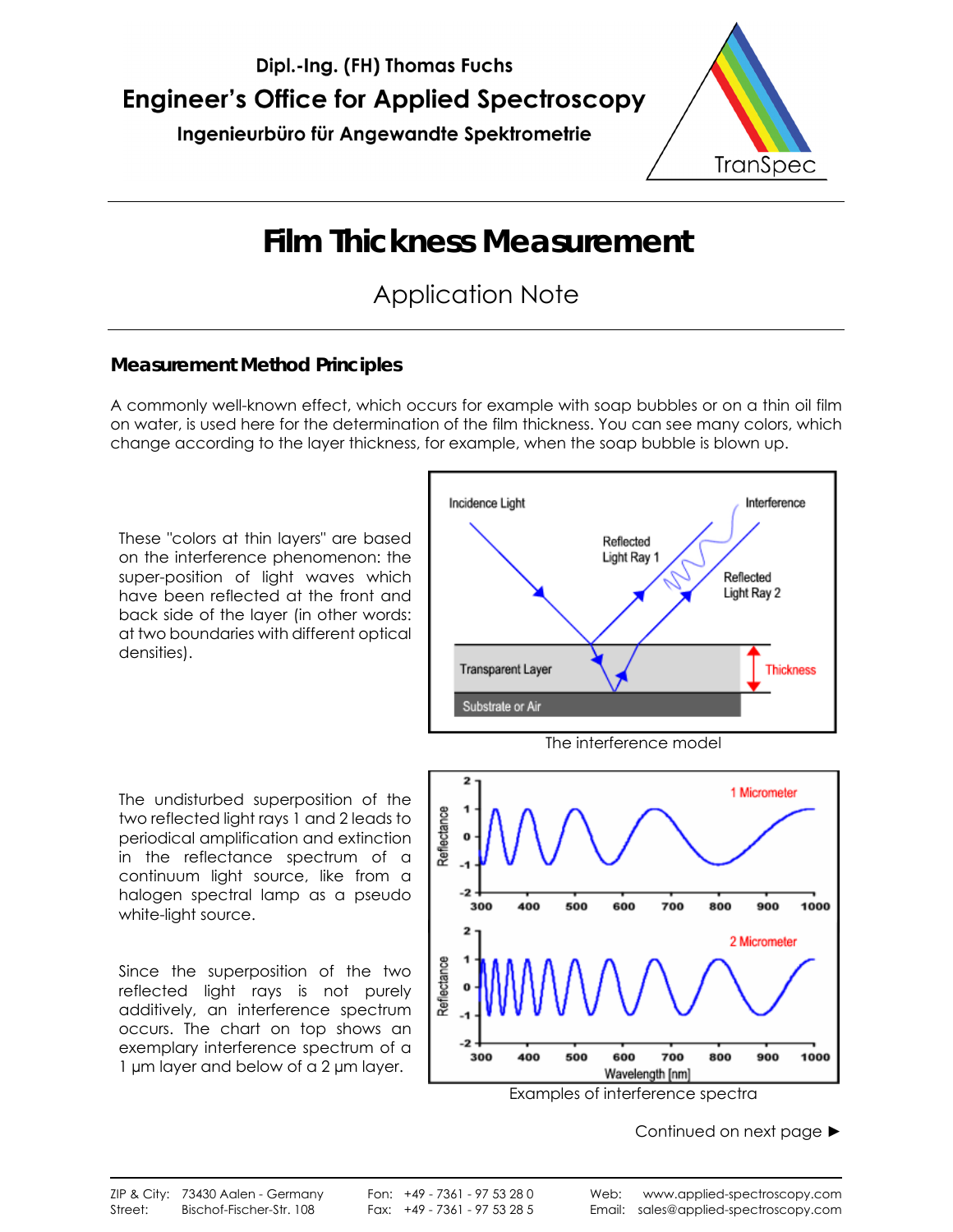

#### **Film Thickness Gauges and Measurement Setup**

The interference spectra of thin transparent or semi-transparent layers are measured and analyzed by our TranSpec Lite film thickness gauges or TranSpec process spectrometer with integrated spectral lamp, as shown in the following schematic figure:



Schematic gauge setup

The sample is illuminated through a bifurcated fiber optics, which is connected to the spectrometer and a halogen lamp as pseudo white-light source. The reflected interference spectrum is guided back to the spectrometer, where it is analyzed and the thickness is computed.



The picture on the left shows our TranSpec Lite thickness gauge mainly used for lab measurements. At the right is a TranSpec process spectrometer with integrated deuterium/ halogen lamp in standard 19-inch chassis used for in-line measurement tasks.

Continued on next page ►